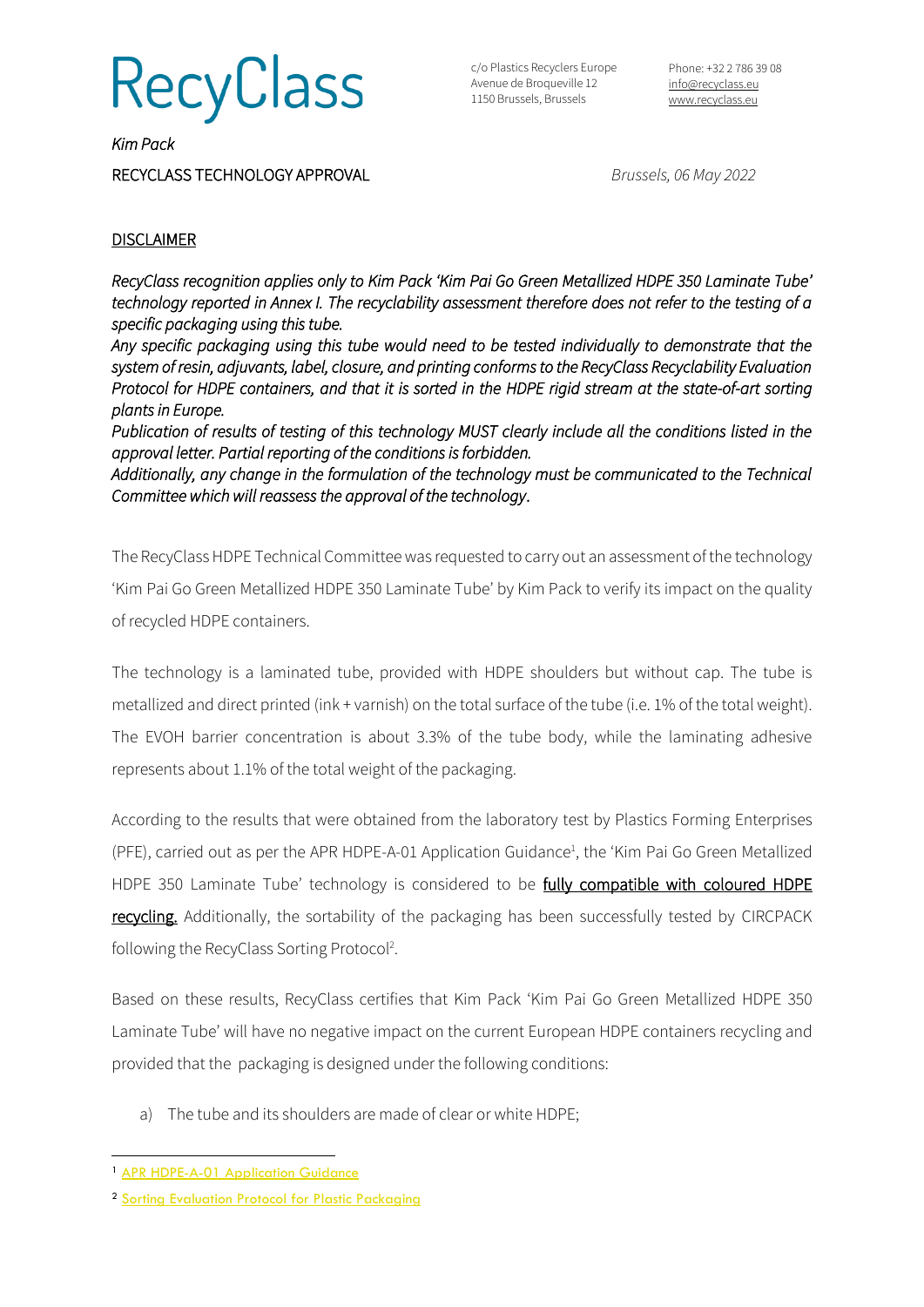- b) The maximum EVOH concentration is below 3.3 % respect to the tube total weight;
- c) EVOH is compatibilized with LDPE tie layers grafted with maleic anhydride, with an EVOH: tie layer ratio lower than 1.5:1;
- d) The density of the finished tube is lower than  $1 g/cm^3$ ;
- e) The laminating adhesive is polyurethane-based, solvent based, and represents less than 1.1% of the total weight of the tube;
- f) The metallized layer has an optical density of 2.35, or less, representing 0.02wt% or less of the total tube weight;
- g) Ink and varnish combined represent less than 1% by weight of the total tube weight;
- h) No additional printing technology are applied, and in any case, it is the responsibility of the end-user to choose an appropriate combination of inks and printing process to ensure that:
	- i. the inks are non-bleeding;
	- ii. the inks comply with the European Legislation (e.g. Packaging and Packaging Waste Directive on the heavy metal concentration levels) and are EUPIA compliant;
	- iii. direct printing is limited as much as possible (see Annex I);

RecyClass concludes that Kim Pack 'Kim Pai Go Green Metallized HDPE 350 Laminate Tube' as per current market conditions and knowledge, is fully compatible with the existing European industrial recycling processes for coloured HDPE containers. Indeed, the recycled plastic generated after the recycling process was successfully tested in high-value application such as HDPE bottles up to 25% concentration<sup>3</sup>.

Similar executions of 'Kim Pai Go Green Metlalized HDPE 350 Laminate Tube' technology with the only modification of artworks would not have to be tested again as long as the direct printing decoration amount and the components proportion remain the same.

## It should be noteworthy that the use of PE cap remains the favoured option in the case of HDPE tubes, in order not to reduce the quality of recycled plastic generated by the tube.

*About*

<sup>3</sup> APR HDPE-A-01 [Application Guidance](https://plasticsrecycling.org/hdpe-test-methods)



c/o Plastics Recyclers Europe Avenue de Broqueville 12 1150 Brussels, Brussels

Phone : +32 2 786 39 08 info[@recyclass.eu](mailto:recyclass@plasticsrecyclers.eu) www.recyclass.eu

RecyClass is a comprehensive cross-industry initiative that works to advance plastic packaging recyclability and to establish a harmonized approach towards recycled content calculation and traceability in Europe. Activities within RecyClass include the development of Recyclability Evaluation Protocols and scientific testing of innovative materials which serve as the base for the Design for Recycling guidelines and the free online tool. RecyClass offers Recyclability Certifications and Recycled Content Traceability Certification for plastic packaging. Contact: